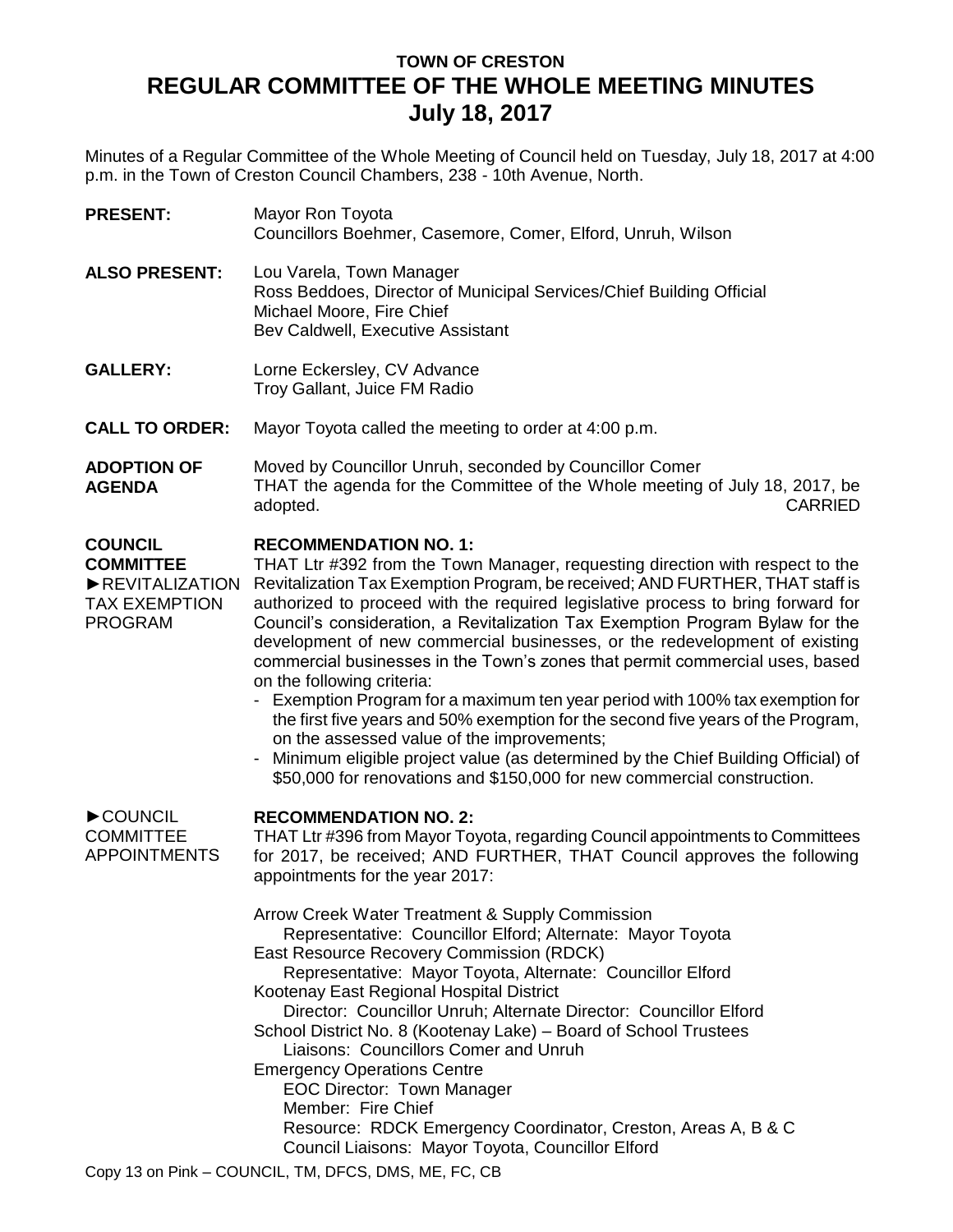Municipal Insurance Association of BC Representative: Councillor Elford; Alternate: Councillor Wilson Community Arts Council of Creston Representative: Councillor Wilson Creston-Kaminoho Friendship Society Representative: Councillor Wilson Creston-Kootenay Foundation Representatives: Councillors Casemore and Wilson Creston & District Community Directed Funds Committee Representative: Mayor Toyota Creston & District Library Board Representatives: Councillor Comer and Unruh Creston Valley Blossom Festival Association Representatives: Councillors Unruh and Wilson Creston Valley Chamber of Commerce Representatives: Councillors Casemore and Unruh Creston Valley Community Housing Society Representative: Councillor Casemore Creston Valley Community Network Society Representatives: Councillors Comer and Wilson Creston Valley Wildlife Management Area Interpretive Centre Committee Representative: Mayor Toyota Fields Forward Representative: Councillor Comer Trails for Creston Valley Society Representatives: Councillors Boehmer and Casemore Creston Valley Forest Corporation Director: Councillor Elford; Alternate: Councillor Casemore Creston Valley Regional Airport Society Liaisons: Mayor Toyota and Councillor Elford Parcel Tax Roll Review Panel (Foot Frontage) Chair: Councillor Boehmer Members: Councillor Unruh, Director of Finance & Corporate Services Cemetery Advisory Committee Members: Mayor Toyota, Councillor Boehmer Creston Valley Youth Network Committee Liaisons: Councillor Boehmer and Casemore Ktunaxa Kinbasket Treaty Advisory Representative (appointed to 2018): Councillor Boehmer ►2017 UBCM RE **RECOMMENDATION NO. 3:** THAT the verbal report by the Town Manager with respect to meetings with Provincial Ministers during the 2017 Union of BC Municipalities Convention, be received. ►SELECT COMM. **RECOMMENDATION NO. 4:** THAT the verbal report by the Town Manager, regarding advancing the Trails

RE TRAILS MASTER PLAN Master Plan within the Town of Creston, be received; AND FURTHER, THAT staff is authorized to draft a Terms of Reference, including membership, for a Council Select Committee to advance the Trails Master Plan in relation to the development of trails within the Town's boundaries, for Council's consideration at a future meeting.

MINISTER **MEETINGS**